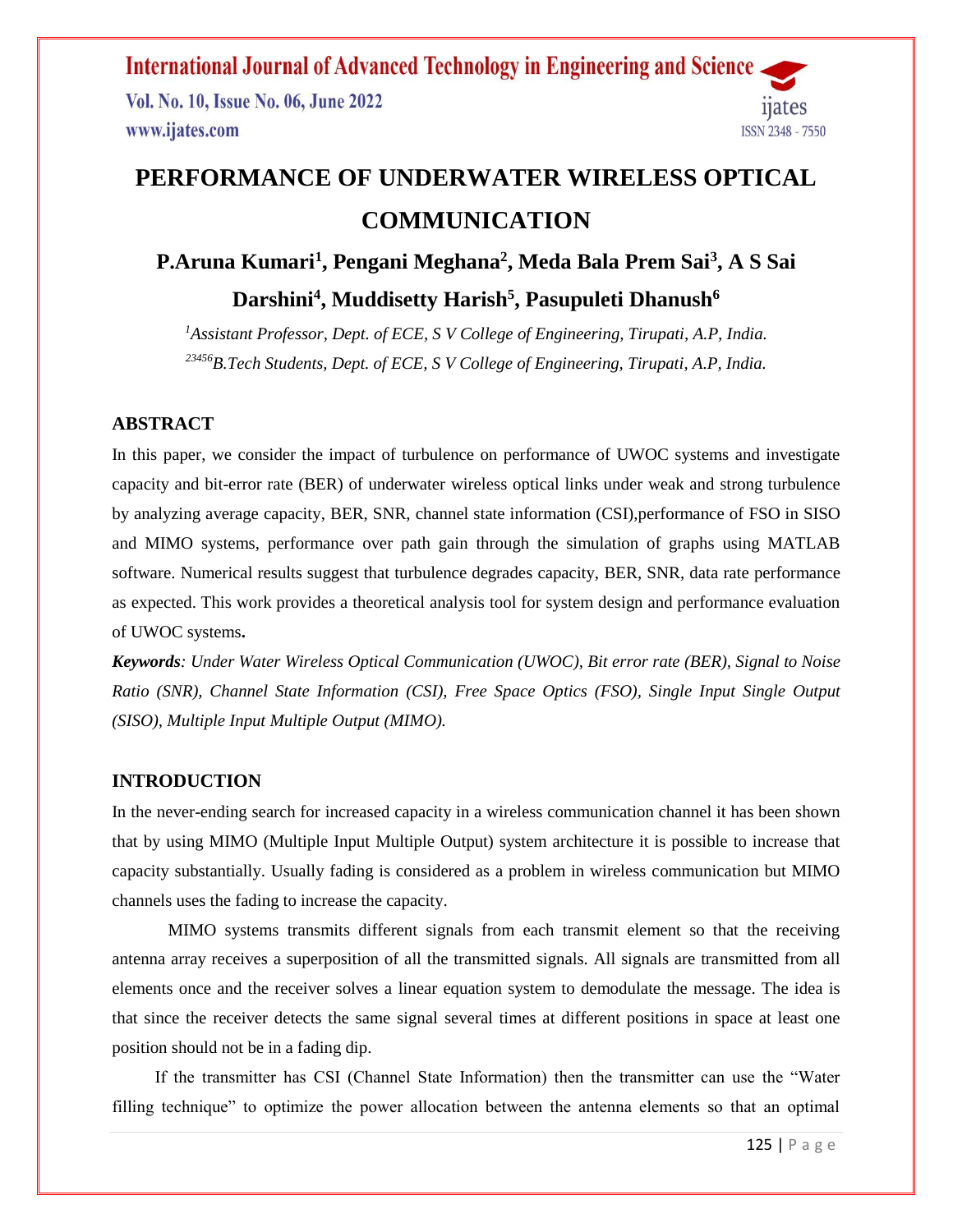Vol. No. 10, Issue No. 06, June 2022 www.ijates.com



capacity is achieved. When the CSI is supplied to the transmitter a decrease in spectral efficiency is unavoidable so therefore it is interesting to know in what cases it is important to have CSI and when the benefits are negligible. This will be answered after a series of measurements.

#### **LITERATURE REVIEW**

 The Free Space Optics (FSO) systems are increasingly being considered as a suitable alternative technology for optical fiber networks, especially in areas where the deployment of optical fiber is not feasible and in underserved rural areas lacking broadband network connectivity. The advantages of FSO communications, depending on deployment scenario and application, including ease of deployment, license-free operation, high transmission security, high bit rat es, full duplex transmission and protocol transparency, Free space optics (FSO) communications gives user a large and unregulated bandwidth. The free space optical system uses the Optical signal which carries the information. This optical signal is not confined into a physical channel like Optical Fiber. In the Free Space Optical communication the optical signal is transmitted into the free space and the air or vacuum space acts as the channel for signal transmission. The FSO can provide data rate in the range of 100 Gbit/s and the data transfer is achievable over a distance of 1-4 km. The direct line of-sight FSO link offer numerous advantages compared to the conventional wired and wireless communications.

#### **EXISTING METHOD**

Investigating bit error rate and average capacity in acoustic underwater wireless communication. Acoustic Under water Communication is the wireless communication in which acoustic signals carry digital information through an underwater channel. High bit error rates, Low data rate transmissions are the main drawbacks of acoustic method.

#### **PROPOSED METHOD**

Analyzing BER, average capacity, SNR, path gain performance , performance of FSO in MIMO and SISO systems, CSI in under water wireless optical communication under turbulence(UWOC) through the simulation of graphs. With CSI known to the transmitter condition we can increase the throughput rate by using some threshold margin for interference between the transmitted data streams. Optimal MIMO based diversity gain can be included for improved QOS and data rate.

Types of MIMO system

 $\triangleright$  Single user MIMO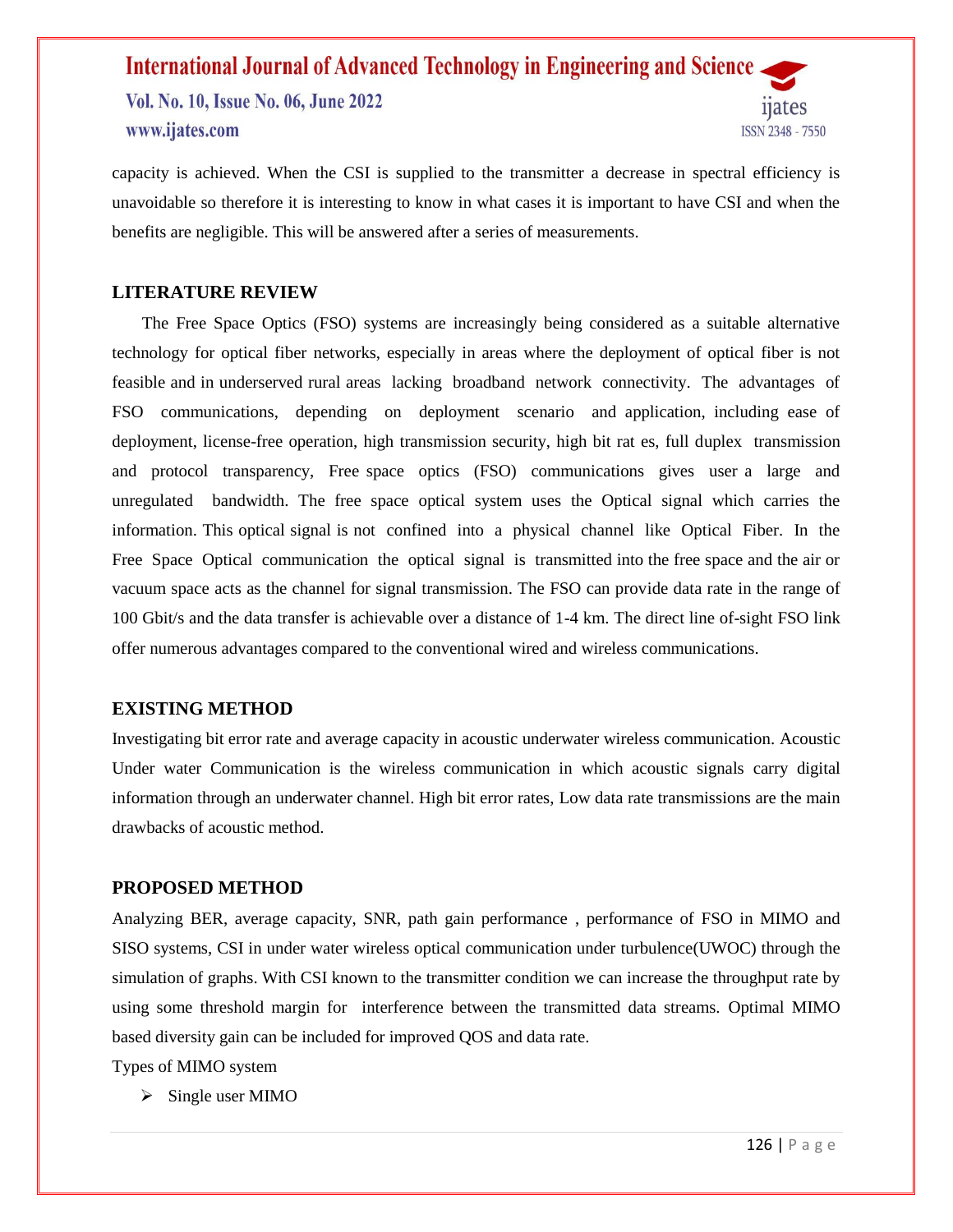Vol. No. 10, Issue No. 06, June 2022 www.ijates.com

- $\triangleright$  Multi user MIMO
- Open loop MIMO
- $\triangleright$  Closed loop MIMO





11ates

ISSN 2348 - 7550

**SINGLE USER MIMO** MULTI USER MIMO

#### **METHODS OR TECHNIQUES USED IN UR PROJECT**

**COMBINIG TECHNIQUE :** In proposed method we sum the signal energy obtained from the both the receiving antenna after finding the erfh of the signal.

#### **TOOLS USED**

Matlab software –simulator tool

#### **RESULT**



#### **Fig :1 BER performance over scintillation rate**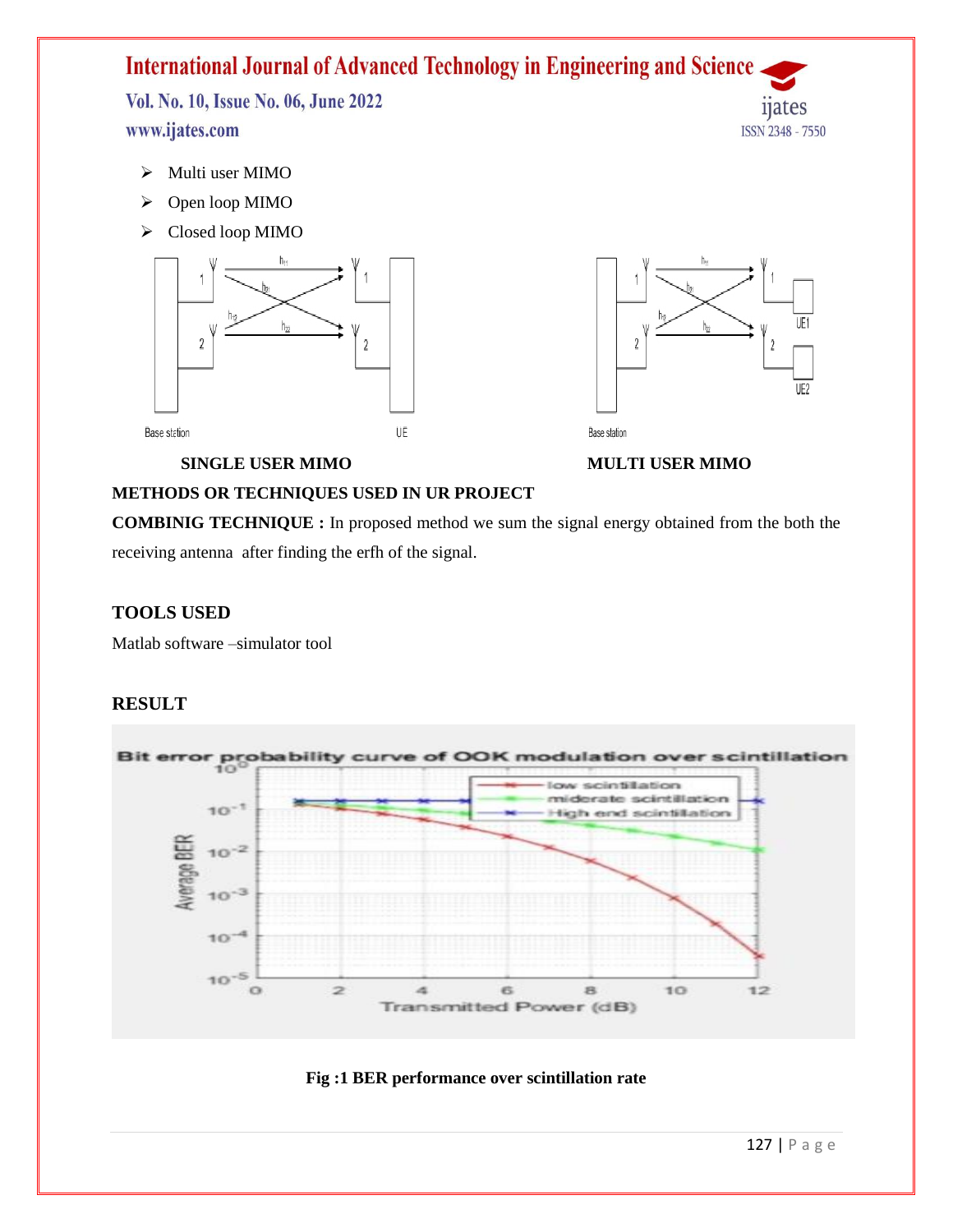#### **International Journal of Advanced Technology in Engineering and Science** Vol. No. 10, Issue No. 06, June 2022 11ates www.ijates.com ISSN 2348 - 7550

• From this graph we analyzed that average bit error rate increases with increase in scintillation rate which degrades the performance of system.



**Fig :2 BER vs SNR anlysis over various scintillation rate**

 From this graph we concluded that BER increases with increase in SNR over various scintillation rate.



#### **Fig :3 Log normal distribution**

 From this graph we can analyze channel model which gives information of channel,by knowing channel state information we can increase the performance of system.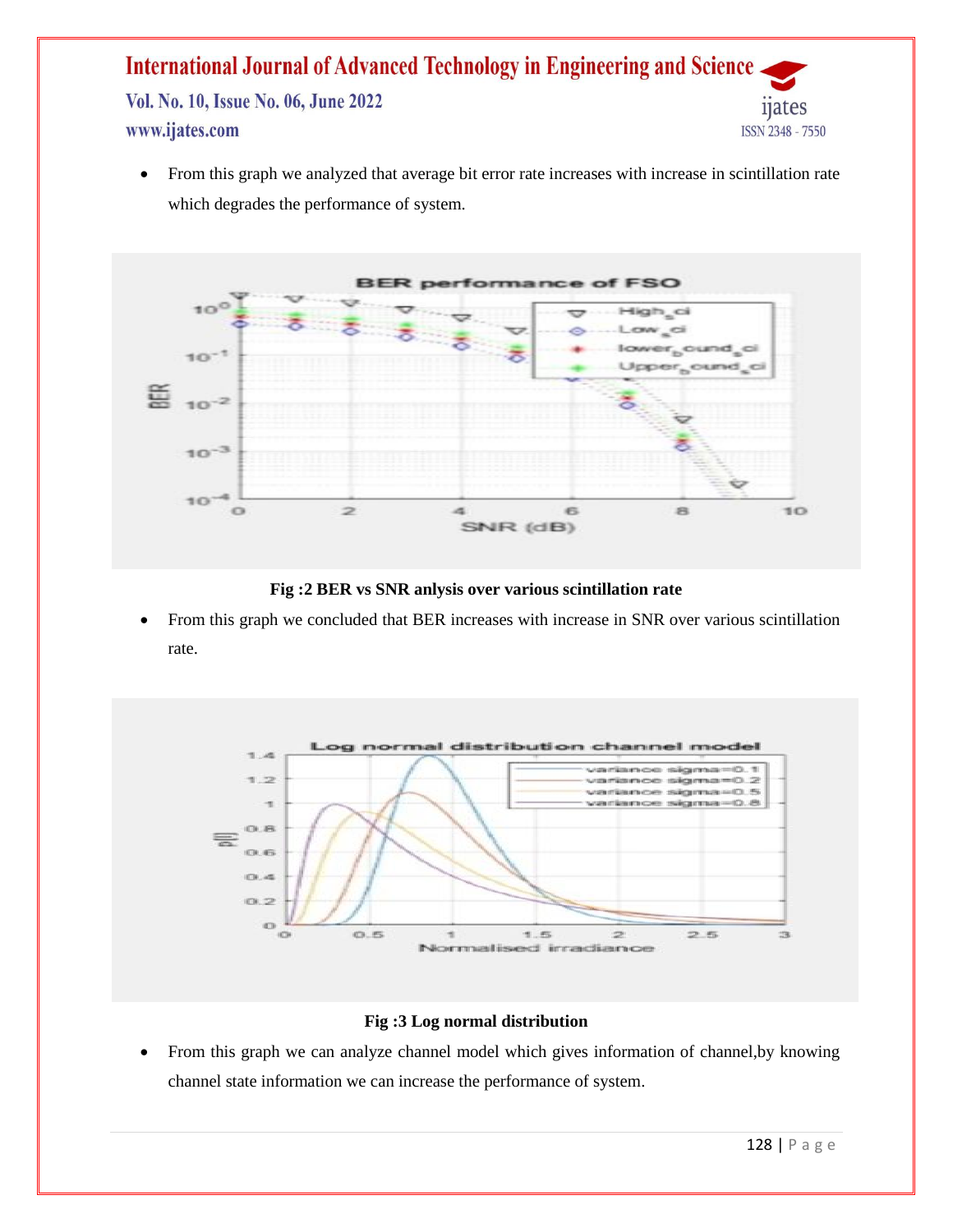



#### **Fig : 4 Performance over path gain**

 From this we analyzed that performance of system increases well with precoded matrix as compared to fixed gain.



#### **Fig : 5 Data rate analysis**

 From this graph we conclude that performance of FSO better in MIMO system when compared to SISO system.

#### **ADVANTAGES**

- **S**patial Multiplexing
- $\triangleright$  Precoding
- $\triangleright$  Diversity coding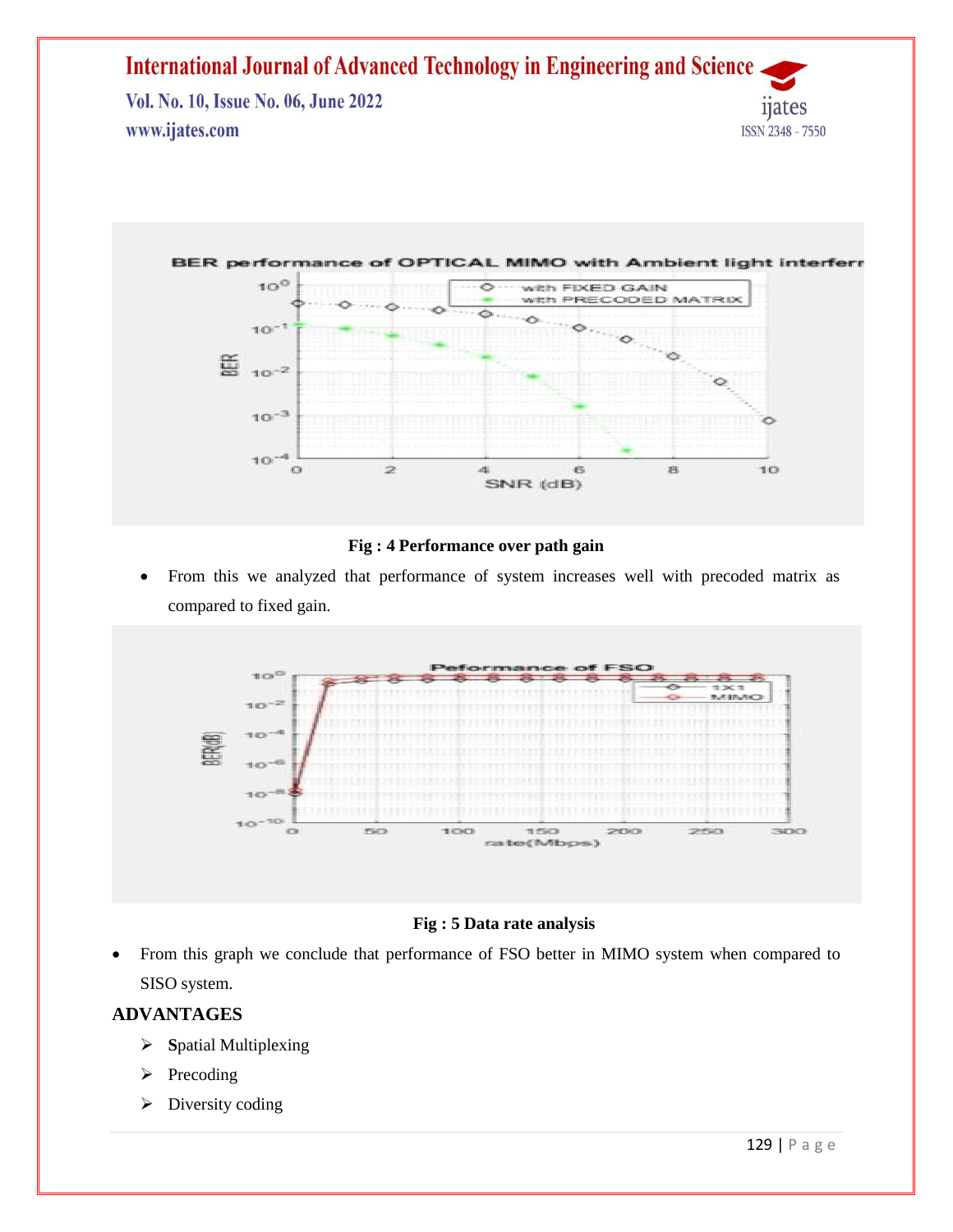Vol. No. 10, Issue No. 06, June 2022 www.ijates.com

ISSN 2348 - 7550

- $\triangleright$  High data rates
- $\triangleright$  Low latency

#### **APPLICATIONS**

- $\triangleright$  Environmental Monitoring
- $\triangleright$  Under water exploration
- $\triangleright$  Scientific data collection

#### **CONCLUSION**

In this paper , we proposed MIMO system for optical communication. Here we carrried out a new attempt for reducing the interferences presented in the channel by actively sum the signal energy obtained from the both the receiving antenna after finding the erfh of the signal . finally we analyze the performance of propsed optical system with various combining techniques to prove the MIMO diversity. Compared to all other techniques proposed method will be the optimium one for MIMO based optical commnication system.

#### **FUTURE SCOPE**

Results presented here can be used to further demonstrate the capability of Precoded matrix based modulation with different signal modulation techniques. The analytical model and simulation results helped confirming the feasibility of the adaptive modulation techniques which can be used for the optical wireless channel.

#### **REFERENCES**

[1] F. R. Gfeller and U. H. Bapst, "Wireless in-house data communication via diffuse infrared radiation,"Proc. IEEE, vol. 67, pp. 1474–1486, Nov. 1979.

[2] M. Z. Afgani, H. Haas, H. Elgala, and D. Knipp, "Visible light communication using OFDM," inProc. 2006 IEEE TRIDNTCOM, pp. 129–134.

[3] T. Komine and M. Nakagawa, "Fundamental analysis for visible-light communication system using LED lights,"IEEE Trans. Consumer Electron., vol. 50, no. 1, pp. 100–107, Feb. 2004.

[4] H. Elgala, R. Mesleh, and H. Haas, "Indoor broadcasting via white LEDs and OFDM,"IEEE Trans. Consumer Electron., vol. 55, no. 3, pp. 1127– 1134, Aug. 2009.